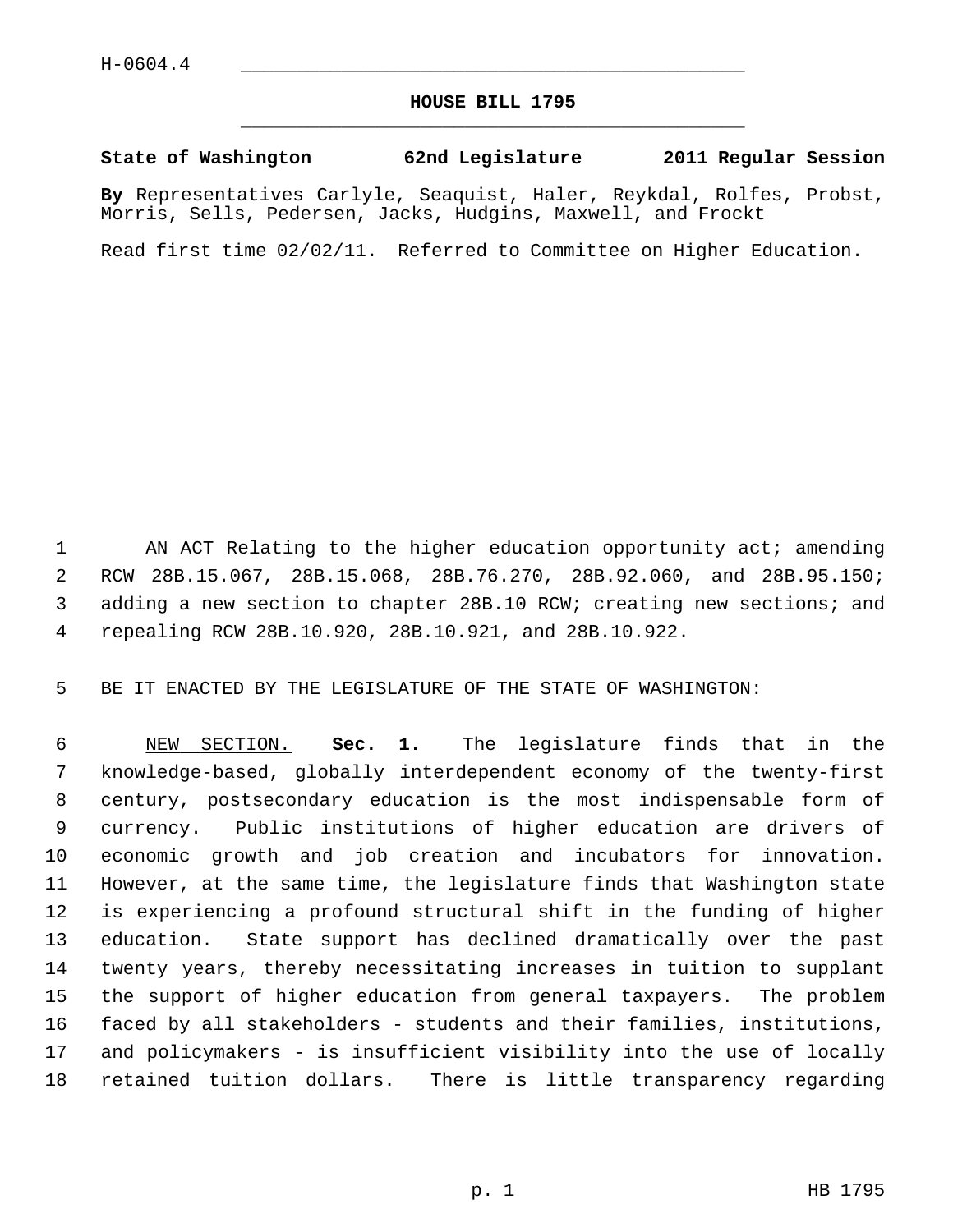1 whether increasing tuition dollars gives students, their families, and 2 Washington taxpayers a high-value return on investment.

3 (2) It is the intent of the legislature to:

 4 (a) Ensure that tuition dollars are spent to improve student 5 access, affordability, and the quality of education;

 6 (b) Establish a clear nexus between tuition dollars and improved 7 productivity and greater accountability of public institutions of 8 higher education; and

 9 (c) Create a modern and robust higher education financial system 10 that funds outcomes and results rather than input and process.

11 **Sec. 2.** RCW 28B.15.067 and 2010 c 20 s 7 are each amended to read 12 as follows:

13 (1) Tuition fees shall be established under the provisions of this 14 chapter.

15 (2) ((Beginning with the 2003-04 academic year and ending with the 2012-13 academic year, reductions or increases in full-time tuition 17 fees for resident undergraduates shall be as provided in the omnibus 18 appropriations act)) Beginning in the 2011-12 academic year, reductions or increases in full-time tuition fees shall be as provided in the omnibus appropriations act for resident undergraduate students at 21 community and technical colleges. If the state board for community and technical colleges does not raise tuition up to the limit provided in the omnibus appropriations act, the individual governing boards of each community and technical college may raise tuition at their institution up to the limit.

 $26$  (3)(a) Beginning with the (( $2003-04$ ))  $2011-12$  academic year and 27 ending with the ((2012-13)) 2015-16 academic year, the governing boards 28 of the state universities, the regional universities, and The Evergreen 29 State College( $\left(\frac{1}{1} + \frac{1}{2} + \frac{1}{2}\right)$  state board for community and technical 30 colleges)) may reduce or increase full-time tuition fees for all 31 students ((other than resident undergraduates)), including summer 32 school students and students in other self-supporting degree programs. 33 Percentage increases in full-time tuition fees may exceed the fiscal 34 growth factor. Reductions or increases may be made for all or portions 35 of an institution's programs, campuses, courses, or students. This 36 subsection (3)(a) applies to the state board for community and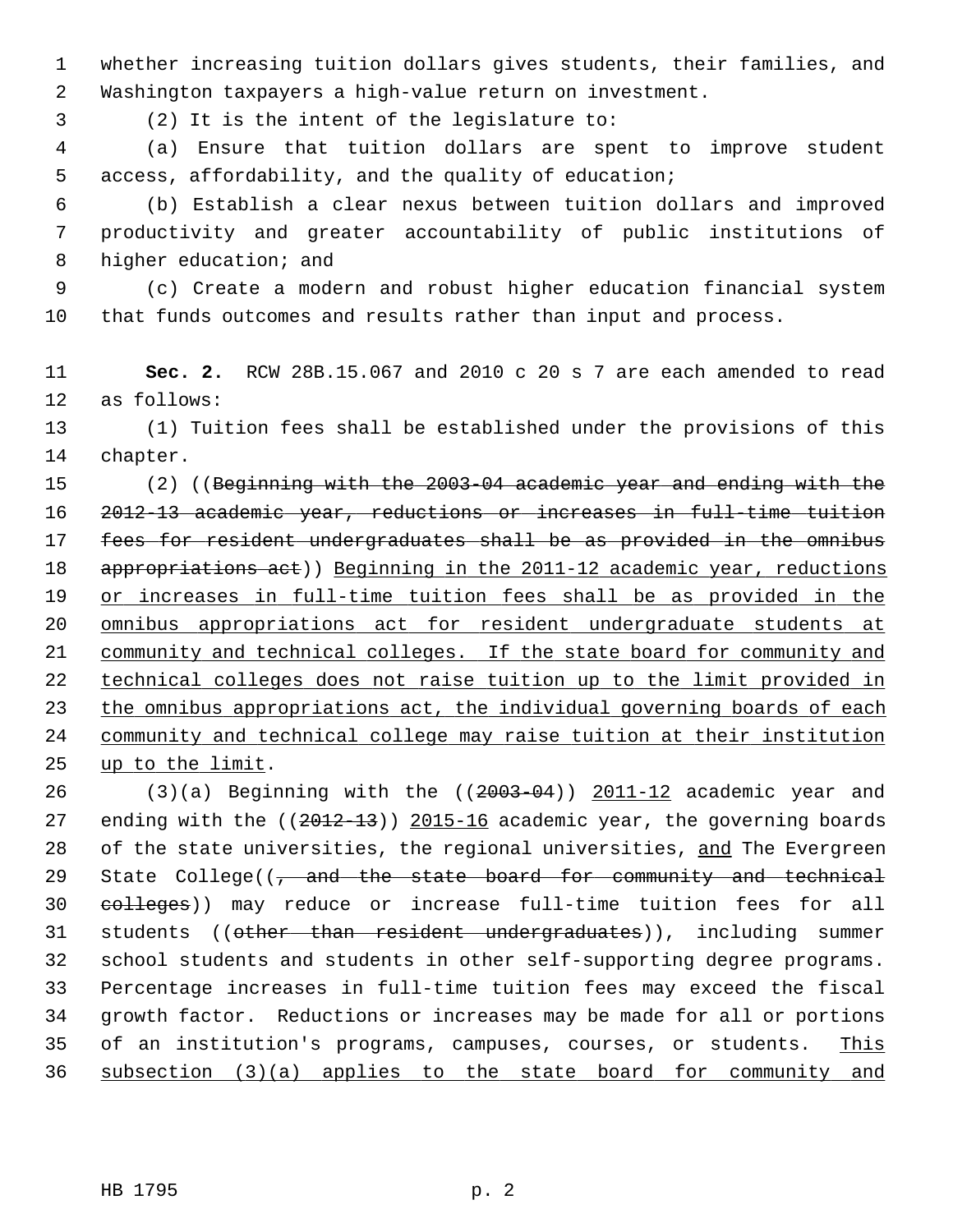1 technical colleges for all nonresident students, summer school

2 students, and students in other self-supporting programs.

 3 (b) Prior to reducing or increasing tuition for each academic year, 4 the governing boards of the state universities, the regional 5 universities, and The Evergreen State College shall consult with 6 existing student associations or organizations with student 7 undergraduate and graduate representatives regarding the impacts of 8 potential tuition increases. Governing boards shall be required to 9 provide data regarding the percentage of students receiving financial 10 aid, the sources of aid, and the percentage of total costs of 11 attendance paid for by aid.

12 (c) Prior to reducing or increasing tuition for each academic year, 13 each college in the state board for community and technical college 14 system shall consult with existing student associations or 15 organizations with undergraduate student representation regarding the 16 impacts of potential tuition increases. Colleges shall provide data 17 regarding the percentage of students receiving financial aid, the 18 sources of aid, and the percentage of total costs of attendance paid 19 for by aid.

20 (4) ((Academic year tuition for full-time students at the state's 21 institutions of higher education beginning with 2015-16, other than 22 summer term, shall be as charged during the 2014-15 academic year 23 unless different rates are adopted by the legislature.

24  $(5)$ )) The tuition fees established under this chapter shall not 25 apply to high school students enrolling in participating institutions 26 of higher education under RCW 28A.600.300 through 28A.600.400.

27  $((+6))$  (5) The tuition fees established under this chapter shall 28 not apply to eligible students enrolling in a dropout reengagement 29 program through an interlocal agreement between a school district and 30 a community or technical college under RCW 28A.175.100 through 31 28A.175.110.

32  $((+7))$  (6) The tuition fees established under this chapter shall 33 not apply to eligible students enrolling in a community or technical 34 college participating in the pilot program under RCW 28B.50.534 for the 35 purpose of obtaining a high school diploma.

36  $((\lbrace 8 \rbrace \text{ For the academic years } 2003-04 \text{ through } 2008-09, \text{ the } 3008-09)$ 37 University of Washington shall use an amount equivalent to ten percent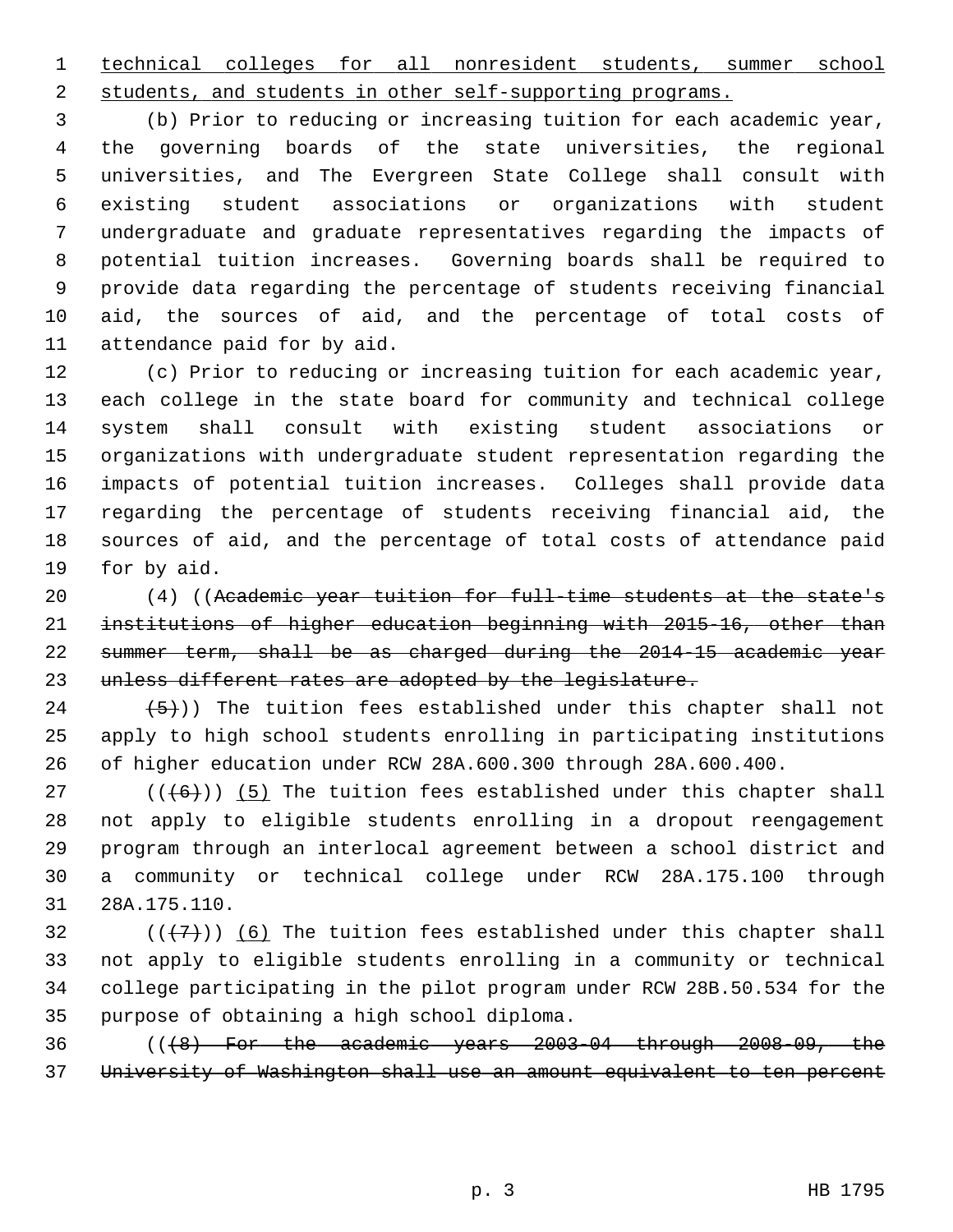of all revenues received as a result of law school tuition increases beginning in academic year 2000-01 through academic year 2008-09 to assist needy low and middle-income resident law students.

 (9) For the academic years 2003-04 through 2008-09, institutions of higher education shall use an amount equivalent to ten percent of all revenues received as a result of graduate academic school tuition increases beginning in academic year 2003-04 through academic year 2008-09 to assist needy low and middle-income resident graduate academic students.

10 (10) Any tuition increases above seven percent shall fund costs of instruction, library and student services, utilities and maintenance, other costs related to instruction as well as institutional financial 13 aid. Through 2010-11, any funding reductions to instruction, library 14 and student services, utilities and maintenance and other costs related 15 to instruction shall be proportionally less than other program areas 16 including administration.))

 (7) Beginning January 1, 2012, each four-year institution of higher education that raises tuition above seven percent must retain half of the additional revenue for the express purpose of supporting financial aid programs for middle class students with incomes up to one hundred twenty-five percent of the median family income and mitigating the effect of tuition increases for the middle class.

 **Sec. 3.** RCW 28B.15.068 and 2009 c 540 s 1 are each amended to read 24 as follows:

25 (1) ((Beginning with the 2007-08 academic year and ending with the 2016-17 academic year, tuition fees charged to full-time resident undergraduate students, except in academic years 2009-10 and 2010-11, may increase no greater than seven percent over the previous academic year in any institution of higher education. Annual reductions or increases in full-time tuition fees for resident undergraduate students shall be as provided in the omnibus appropriations act, within the seven percent increase limit established in this section. For academic years 2009-10 and 2010-11 the omnibus appropriations act may provide 34 tuition increases greater than seven percent.)) To the extent that 35 state appropriations combined with tuition and fee revenues are 36 insufficient to achieve the total per-student funding goals established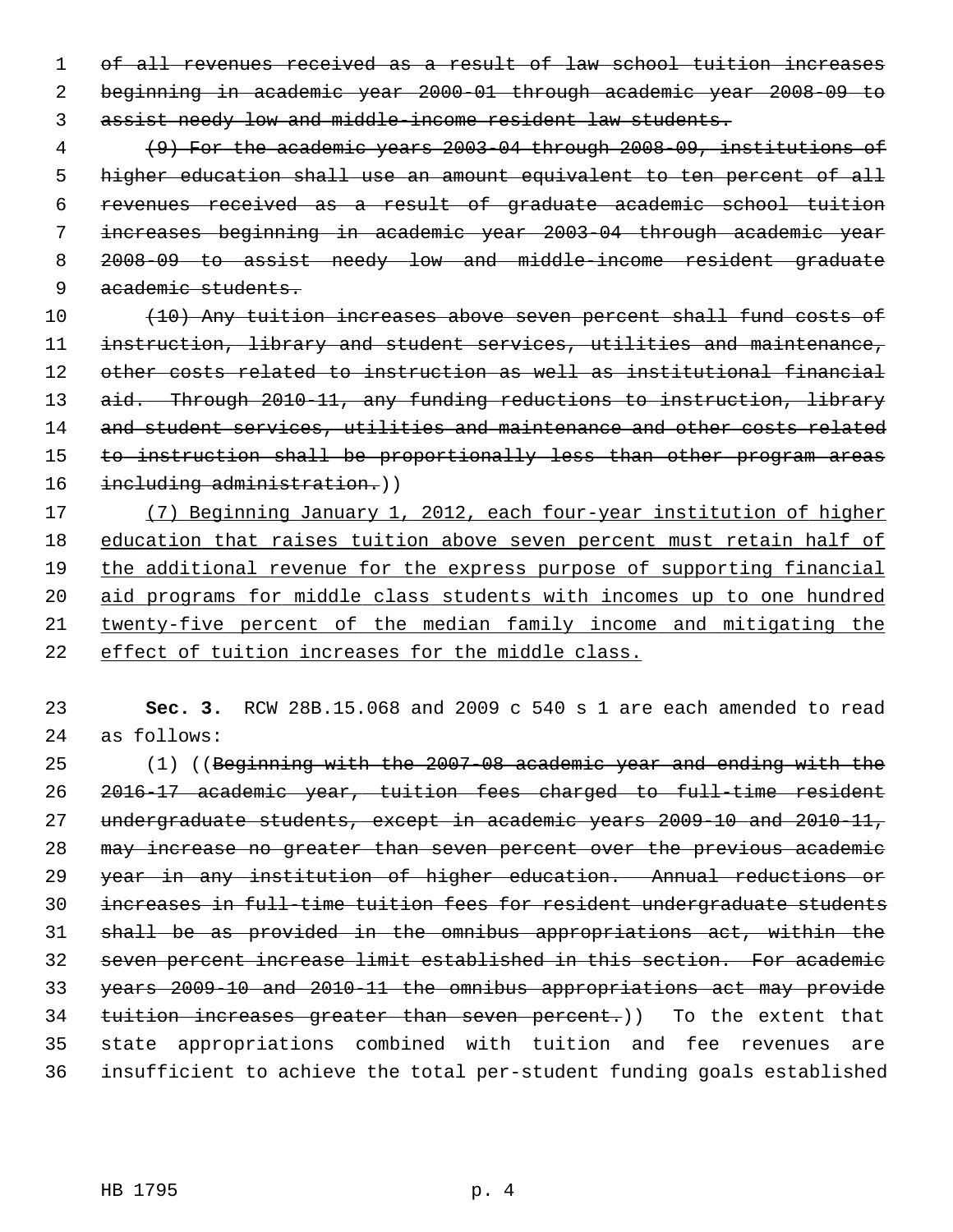1 in subsection (2) of this section, the legislature may revisit state 2 appropriations, authorized enrollment levels, and changes in tuition 3 fees for any given fiscal year.

 4 (2) The state shall adopt as its goal total per-student funding 5 levels, from state appropriations plus tuition and fees, of at least 6 the sixtieth percentile of total per-student funding at similar public 7 institutions of higher education in the global challenge states. In 8 defining comparable per-student funding levels, the office of financial 9 management shall adjust for regional cost-of-living differences; for 10 differences in program offerings and in the relative mix of lower 11 division, upper division, and graduate students; and for accounting and 12 reporting differences among the comparison institutions. The office of 13 financial management shall develop a funding trajectory for each four-14 year institution of higher education and for the community and 15 technical college system as a whole that when combined with tuition and 16 fees revenue allows the state to achieve its funding goal for each 17 four-year institution and the community and technical college system as 18 a whole no later than fiscal year 2017. The state shall not reduce 19 enrollment levels below fiscal year 2007 budgeted levels in order to 20 improve or alter the per-student funding amount at any four-year 21 institution of higher education or the community and technical college 22 system as a whole. The state recognizes that each four-year 23 institution of higher education and the community and technical college 24 system as a whole have different funding requirements to achieve 25 desired performance levels, and that increases to the total per-student 26 funding amount may need to exceed the minimum funding goal.

27 (3) By September 1st of each year beginning in 2008, the office of 28 financial management shall report to the governor, the higher education 29 coordinating board, and appropriate committees of the legislature with 30 updated estimates of the total per-student funding level that 31 represents the sixtieth percentile of funding for comparable 32 institutions of higher education in the global challenge states, and 33 the progress toward that goal that was made for each of the public 34 institutions of higher education.

35 (4) As used in this section, "global challenge states" are the top 36 performing states on the new economy index published by the progressive 37 policy institute as of July 22, 2007. The new economy index ranks 38 states on indicators of their potential to compete in the new economy.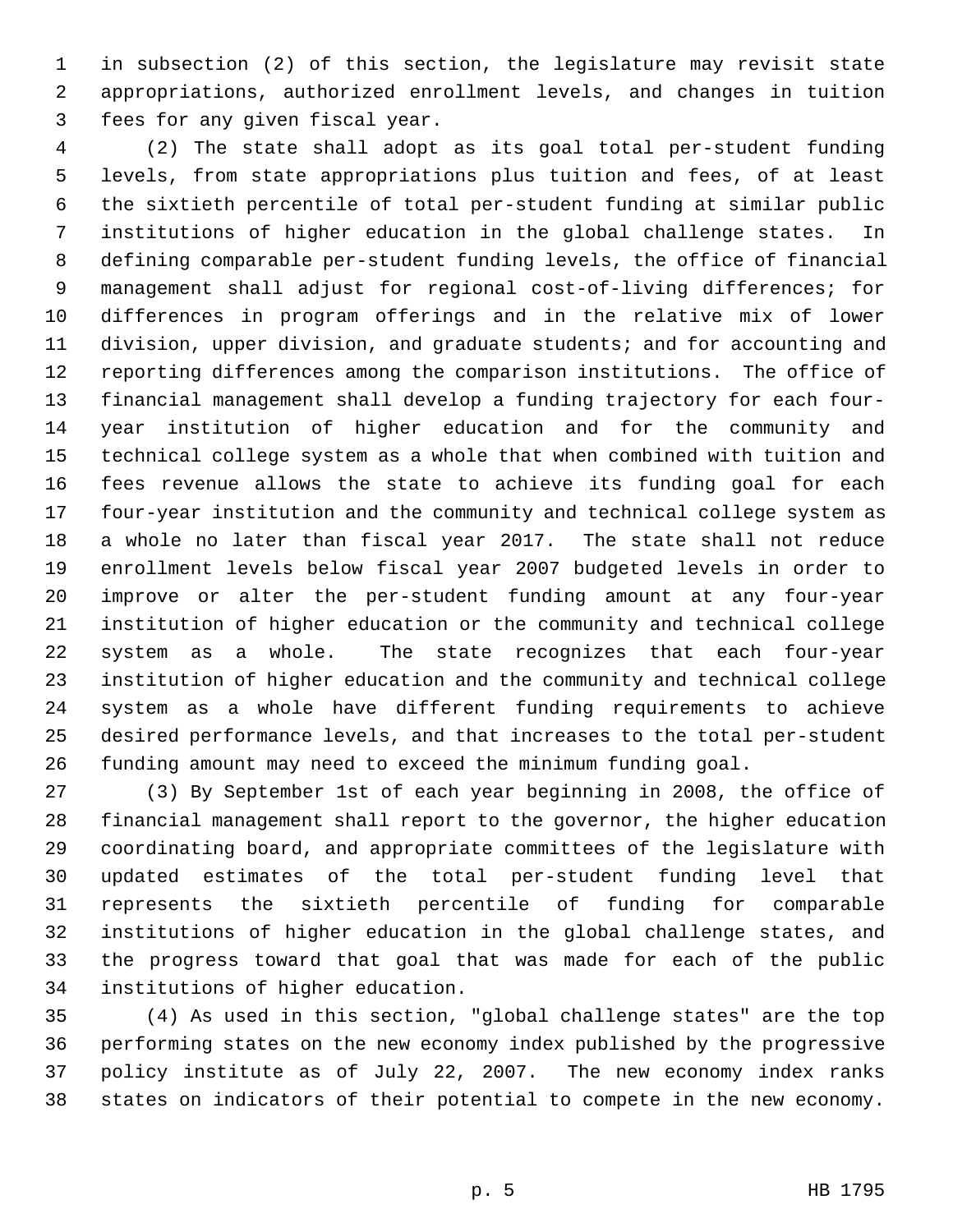1 At least once every five years, the office of financial management 2 shall determine if changes to the list of global challenge states are 3 appropriate. The office of financial management shall report its 4 findings to the governor and the legislature.

5 (5)(a) During the ((2009-10)) 2011-12 and the ((2010-11)) 2012-13 6 academic years, institutions of higher education shall include 7 information on their billing statements notifying students of tax 8 credits available through the American opportunity tax credit provided 9 in the American recovery and reinvestment act of 2009, the lifetime 10 learning credit and other relevant tax credits available to mitigate 11 the costs of attending college. All institutions of higher education 12 and the higher education coordinating board shall use all reasonable 13 means of communication such as web sites, online catalogues, admission 14 and registration forms, among other methods to communicate the tax 15 credits available to students.

 (b) All four-year institutions of higher education and the state board for community and technical colleges shall report to the higher education coordinating board on the methods used to communicate tax credits to students by November 30, 2011, and October 30, 2012. The higher education coordinating board shall report to the legislature on the types of methods used to communicate tax credits available to students and recommendations on effectiveness by January 1, 2013.

23 **Sec. 4.** RCW 28B.76.270 and 2004 c 275 s 11 are each amended to 24 read as follows:

25 (1) The board shall establish an accountability monitoring and 26 reporting system as part of a continuing effort to make meaningful and 27 substantial progress towards the achievement of long-term performance 28 goals in higher education.

29 (2) To provide consistent, easily understood data among the public four-year institutions of higher education within Washington and in other states, the following data must be reported annually and at a minimum include data recommended by a national organization representing state chief executives. This data must include the following for the four-year institutions of higher education and the board may change the data requirements to be consistent with best practices across the country:

37 (a) Bachelor's degrees awarded;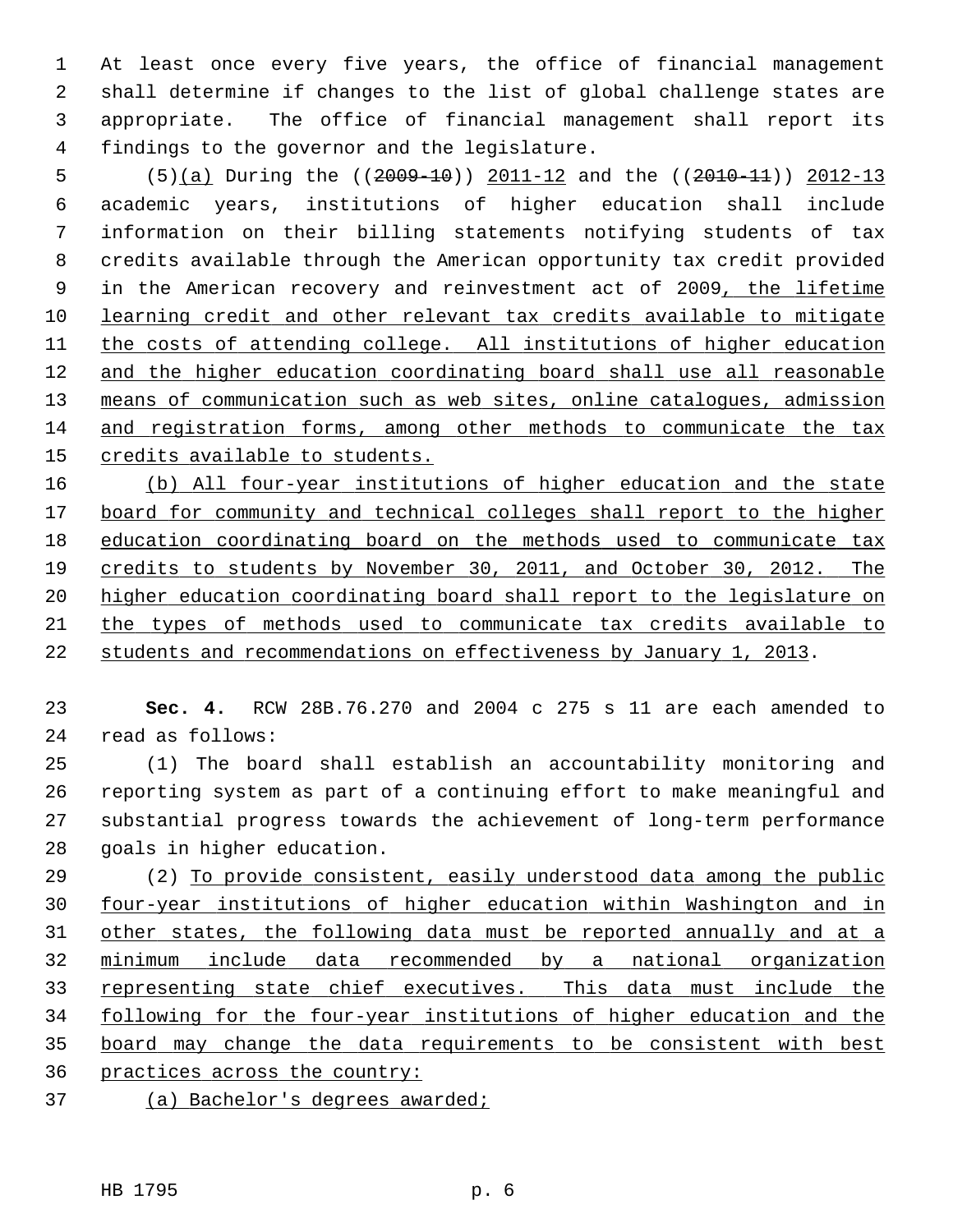(b) Graduation rates: The number and percentage of students who graduate within four years for bachelor's degrees and within the extended time, which is six years for bachelor's degrees; (c) Transfer rates: The annual number and percentage of students who transfer from a two-year to a four-year institution of higher education; (d) Time and credits to degree: The average length of time in years and average number of credits that graduating students took to earn a bachelor's degree; (e) Enrollment in remedial education: The number and percentage of entering first-time undergraduate students who place into and enroll in remedial mathematics, English, or both; (f) Success beyond remedial education: The number and percentage of entering first-time undergraduate students who complete entry college-level math and English courses within the first two consecutive academic years; (g) Credit accumulation: The number and percentage of first-time undergraduate students completing two quarters or one semester worth of 19 credit during their first academic year; (h) Retention rates: The number and percentage of entering undergraduate students who enroll consecutively from fall-to-spring and fall-to-fall at an institution of higher education; and (i) Course completion: The percentage of credit hours completed out of those attempted during an academic year. (3) Four-year institutions of higher education must count all students when collecting data for these metrics, not only first-time, full-time freshmen. 28 (4) Based on guidelines prepared by the board, each four-year 29 institution under section 7 of this act, and the state board for 30 community and technical colleges shall submit a biennial plan to 31 achieve measurable and specific improvements each academic year on 32 statewide and institution-specific performance measures. Plans shall 33 be submitted to the board along with the biennial budget requests from 34 the institutions and the state board for community and technical

36 technical colleges shall reflect the role and mission of the colleges.  $(1)(3)$  (( $(3)$ )) (5) The board shall approve biennial performance targets 38 for each four-year institution and for the community and technical

35 colleges. Performance measures established for the community and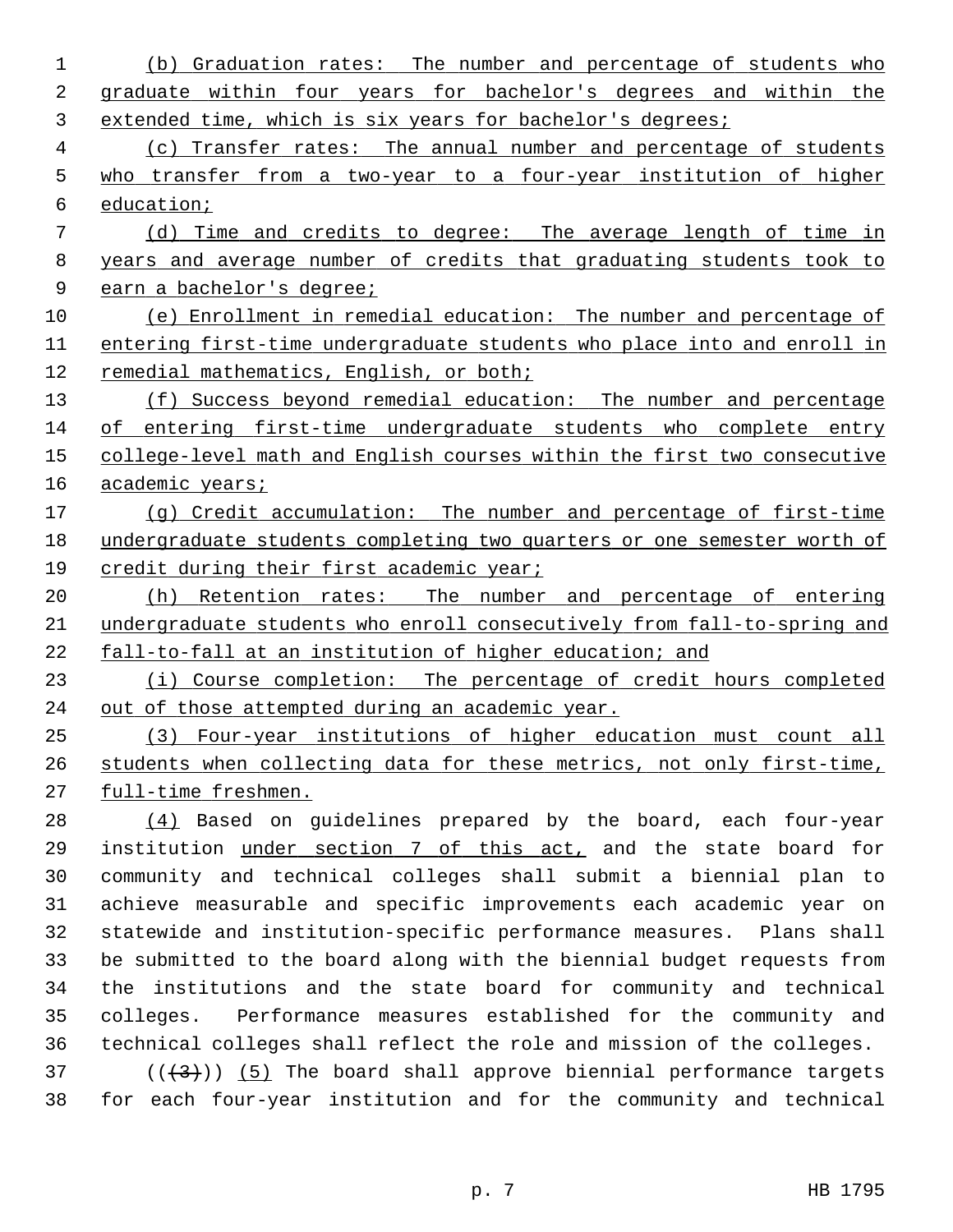1 college system and shall review actual achievements annually. The 2 state board for community and technical colleges shall set biennial 3 performance targets for each college or district, where appropriate.

 $4$  (( $(4)$ )) (6) The board shall submit a report on progress towards the 5 statewide goals, with recommendations for the ensuing biennium, to the 6 fiscal and higher education committees of the legislature along with 7 the board's biennial budget recommendations.

8  $((+5))$  (7) The board, in collaboration with the four-year 9 institutions and the state board for community and technical colleges, 10 shall periodically review and update the accountability monitoring and 11 reporting system.

12  $((+6))$  (8) The board shall develop measurable indicators and 13 benchmarks for its own performance regarding cost, quantity, quality, 14 and timeliness and including the performance of committees and advisory 15 groups convened under this chapter to accomplish such tasks as 16 improving transfer and articulation, improving articulation with the K-17 12 education system, measuring educational costs, or developing data 18 protocols. The board shall submit its accountability plan to the 19 legislature concurrently with the biennial report on institution 20 progress.

 (9) In conjunction with the office of financial management, all four-year institutions of higher education must display the data described in subsection (2) of this section in a uniform dashboard format on the office of financial management's web site no later than December 1, 2011, and updated thereafter annually by December 1st. To the maximum extent possible, the information must be viewable by race and ethnicity, gender, state and county of origin, and age. The information may be tailored to meet the needs of various target audiences such as students, researchers, and the general public.

30 **Sec. 5.** RCW 28B.92.060 and 2009 c 215 s 4 are each amended to read 31 as follows:

32 In awarding need grants, the board shall proceed substantially as 33 follows: PROVIDED, That nothing contained herein shall be construed to 34 prevent the board, in the exercise of its sound discretion, from 35 following another procedure when the best interest of the program so 36 dictates: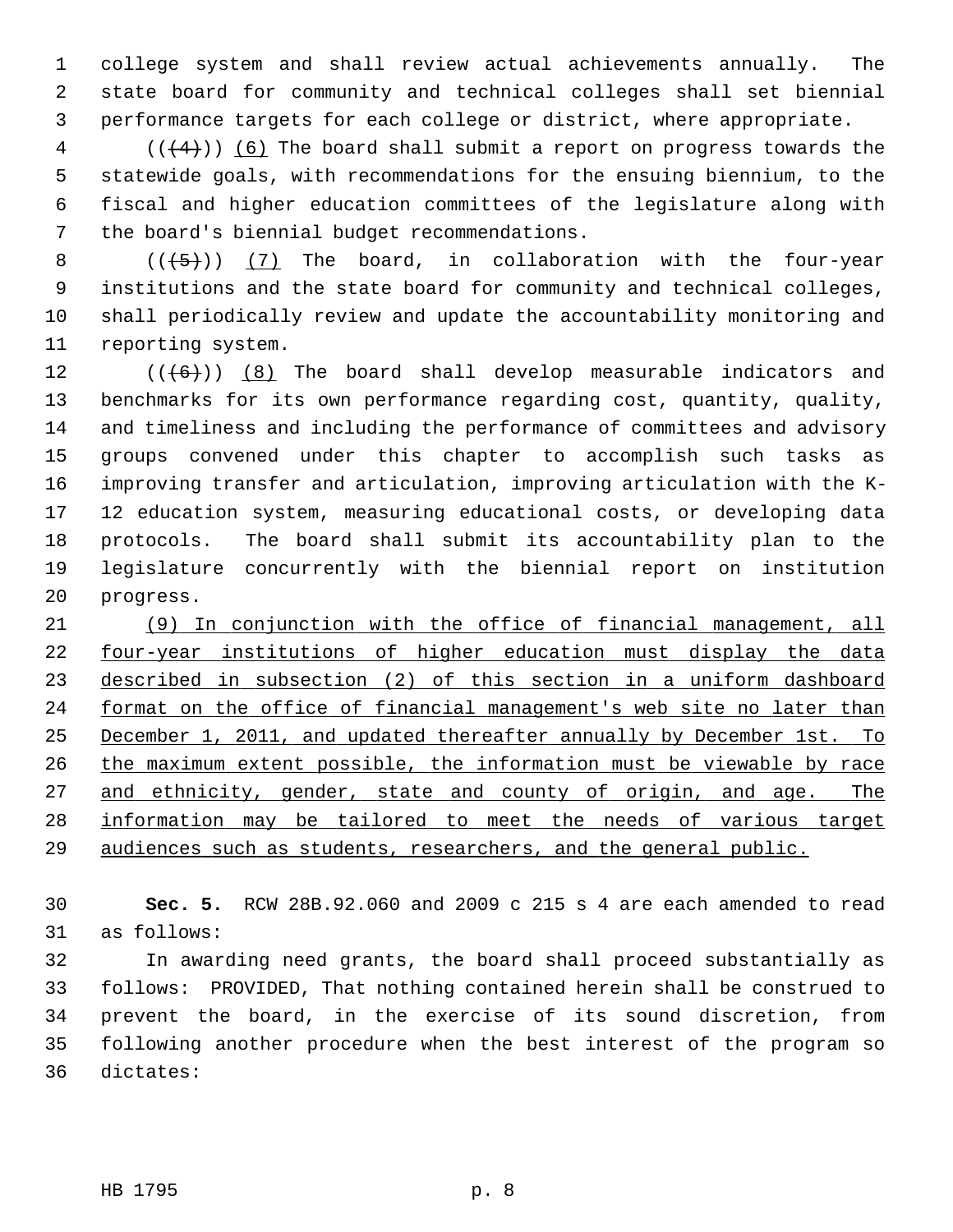1 (1) The board shall annually select the financial aid award 2 recipients from among Washington residents applying for student 3 financial aid who have been ranked according to:

 4 (a) Financial need as determined by the amount of the family 5 contribution; and

 6 (b) Other considerations, such as whether the student is a former 7 foster youth, or is a placebound student who has completed an associate 8 of arts or associate of science degree or its equivalent.

 9 (2) The financial need of the highest ranked students shall be met 10 by grants depending upon the evaluation of financial need until the 11 total allocation has been disbursed. Funds from grants which are 12 declined, forfeited or otherwise unused shall be reawarded until 13 disbursed, except that eligible former foster youth shall be assured 14 receipt of a grant. The board shall develop award criteria and methods 15 of disbursement based on level of need, and not solely rely on a first-16 come, first-served basis.

17 (3) A student shall be eligible to receive a state need grant for 18 up to five years, or the credit or clock hour equivalent of five years, 19 or up to one hundred twenty-five percent of the published length of 20 time of the student's program. A student may not start a new associate 21 degree program as a state need grant recipient until at least five 22 years have elapsed since earning an associate degree as a need grant 23 recipient, except that a student may earn two associate degrees 24 concurrently. Qualifications for renewal will include maintaining 25 satisfactory academic progress toward completion of an eligible program 26 as determined by the board. Should the recipient terminate his or her 27 enrollment for any reason during the academic year, the unused portion 28 of the grant shall be returned to the state educational grant fund by 29 the institution according to the institution's own policy for issuing 30 refunds, except as provided in RCW 28B.92.070.

31 (4) In computing financial need, the board:

32 (a) Shall determine a maximum student expense budget allowance, not 33 to exceed an amount equal to the total maximum student expense budget 34 at the public institutions plus the current average state appropriation 35 per student for operating expense in the public institutions. Any 36 child support payments received by students who are parents attending 37 less than half-time shall not be used in computing financial need; and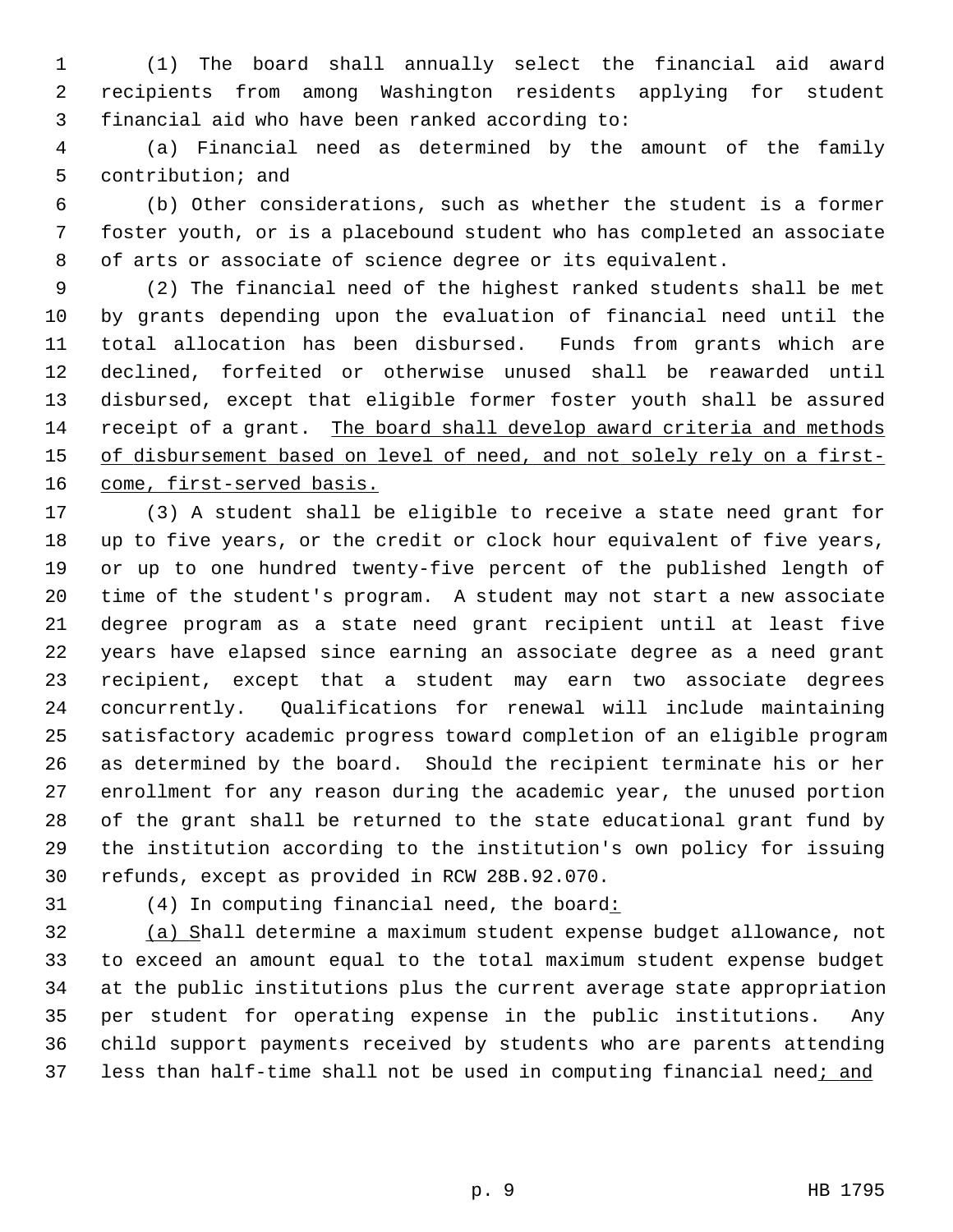1 (b) May take into account the number of children in a family when 2 determining family contribution.

 3 (5)(a) A student who is enrolled in three to six credit-bearing 4 quarter credits, or the equivalent semester credits, may receive a 5 grant for up to one academic year before beginning a program that leads 6 to a degree or certificate.

 7 (b) An eligible student enrolled on a less-than-full-time basis 8 shall receive a prorated portion of his or her state need grant for any 9 academic period in which he or she is enrolled on a less-than-full-time 10 basis, as long as funds are available.

11 (c) An institution of higher education may award a state need grant 12 to an eligible student enrolled in three to six credit-bearing quarter 13 credits, or the semester equivalent, on a provisional basis if:

14 (i) The student has not previously received a state need grant from 15 that institution;

16 (ii) The student completes the required free application for 17 federal student aid;

18 (iii) The institution has reviewed the student's financial 19 condition, and the financial condition of the student's family if the 20 student is a dependent student, and has determined that the student is 21 likely eligible for a state need grant; and

22 (iv) The student has signed a document attesting to the fact that 23 the financial information provided on the free application for federal 24 student aid and any additional financial information provided directly 25 to the institution is accurate and complete, and that the student 26 agrees to repay the institution for the grant amount if the student 27 submitted false or incomplete information.

28 (6) As used in this section, "former foster youth" means a person 29 who is at least eighteen years of age, but not more than twenty-four 30 years of age, who was a dependent of the department of social and 31 health services at the time he or she attained the age of eighteen.

32 **Sec. 6.** RCW 28B.95.150 and 2001 c 184 s 2 are each amended to read 33 as follows:

34 (1) The committee may establish a college savings program. If such 35 a program is established, the college savings program shall be 36 established, in such form as may be determined by the committee, to be 37 a qualified state tuition program as defined by the internal revenue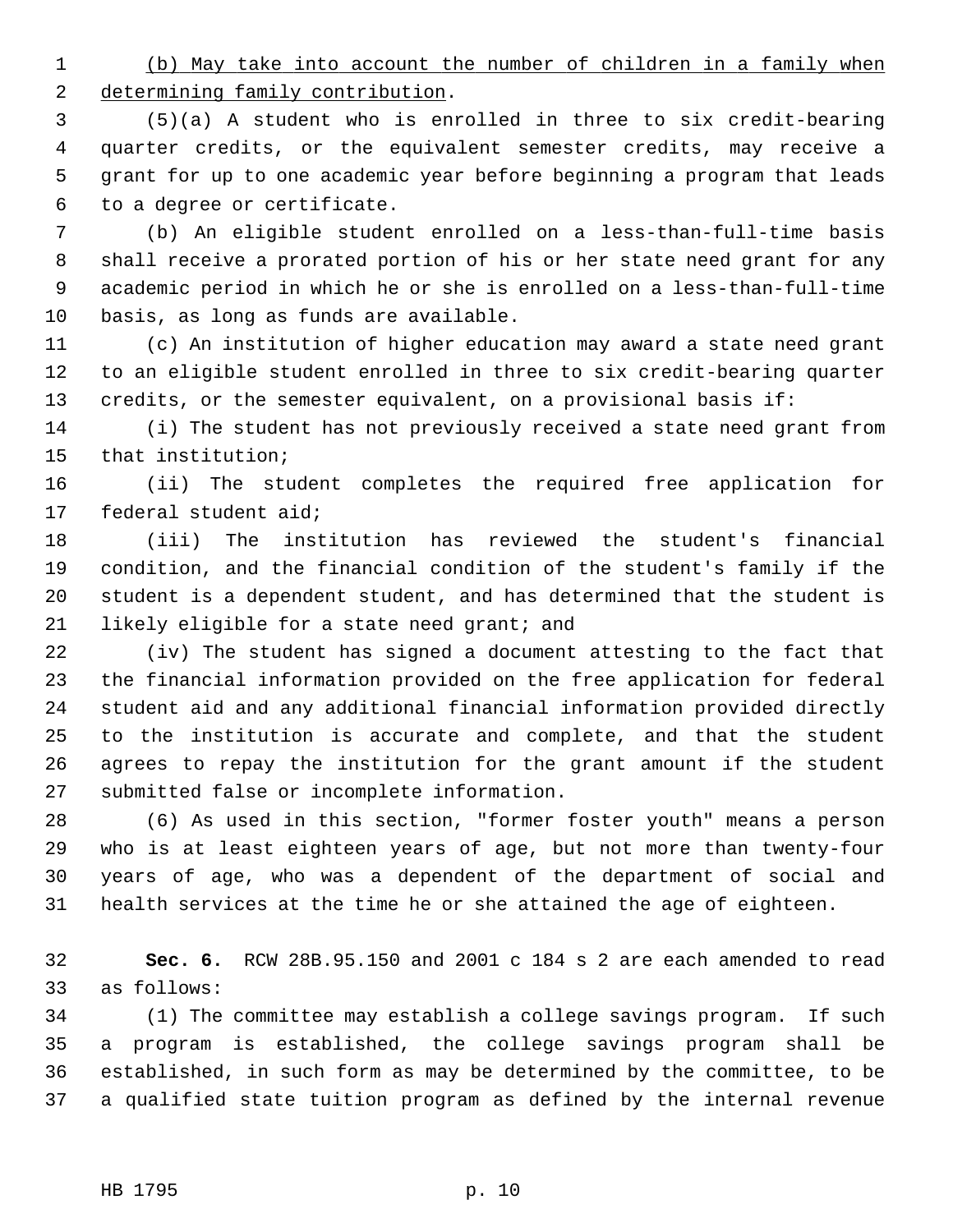1 service under section 529 of the internal revenue code, and shall be 2 administered in a manner consistent with the Washington advanced 3 college tuition payment program. The committee, in planning and 4 devising the program, shall consult with the state investment board, 5 the state treasurer, a qualified actuarial consulting firm with 6 appropriate expertise to evaluate such plans, the legislative fiscal 7 and higher education committees, and the institutions of higher 8 education.

 9 (2) Up to two hundred thousand dollars of administrative fees 10 collected from guaranteed education tuition program participants may be 11 applied as a loan to fund the development of a college savings program. 12 This loan must be repaid with interest before the conclusion of the 13 biennium in which the committee draws funds for this purpose from the 14 advanced college tuition payment program account.

15 (3) If such a college savings program is established, the college 16 savings program account is created in the custody of the state 17 treasurer for the purpose of administering the college savings program. 18 If created, the account shall be a discrete nontreasury account in the 19 custody of the state treasurer. Interest earnings shall be retained in 20 accordance with RCW 43.79A.040. Disbursements from the account, except 21 for program administration, are exempt from appropriations and the 22 allotment provisions of chapter 43.88 RCW. Money used for program 23 administration is subject to the allotment provisions, but without 24 appropriation.

25 (4) The committee, after consultation with the state investment 26 board, shall determine the investment policies for the college savings 27 program. Program contributions may be invested by the state investment 28 board or the committee may contract with an investment company licensed 29 to conduct business in this state to do the investing. The committee 30 shall keep or cause to be kept full and adequate accounts and records 31 of the assets of each individual participant in the college savings 32 program.

33 (5) Neither the state nor any eligible educational institution may 34 be considered or held to be an insurer of the funds or assets of the 35 individual participant accounts in the college savings program created 36 under this section nor may any such entity be held liable for any 37 shortage of funds in the event that balances in the individual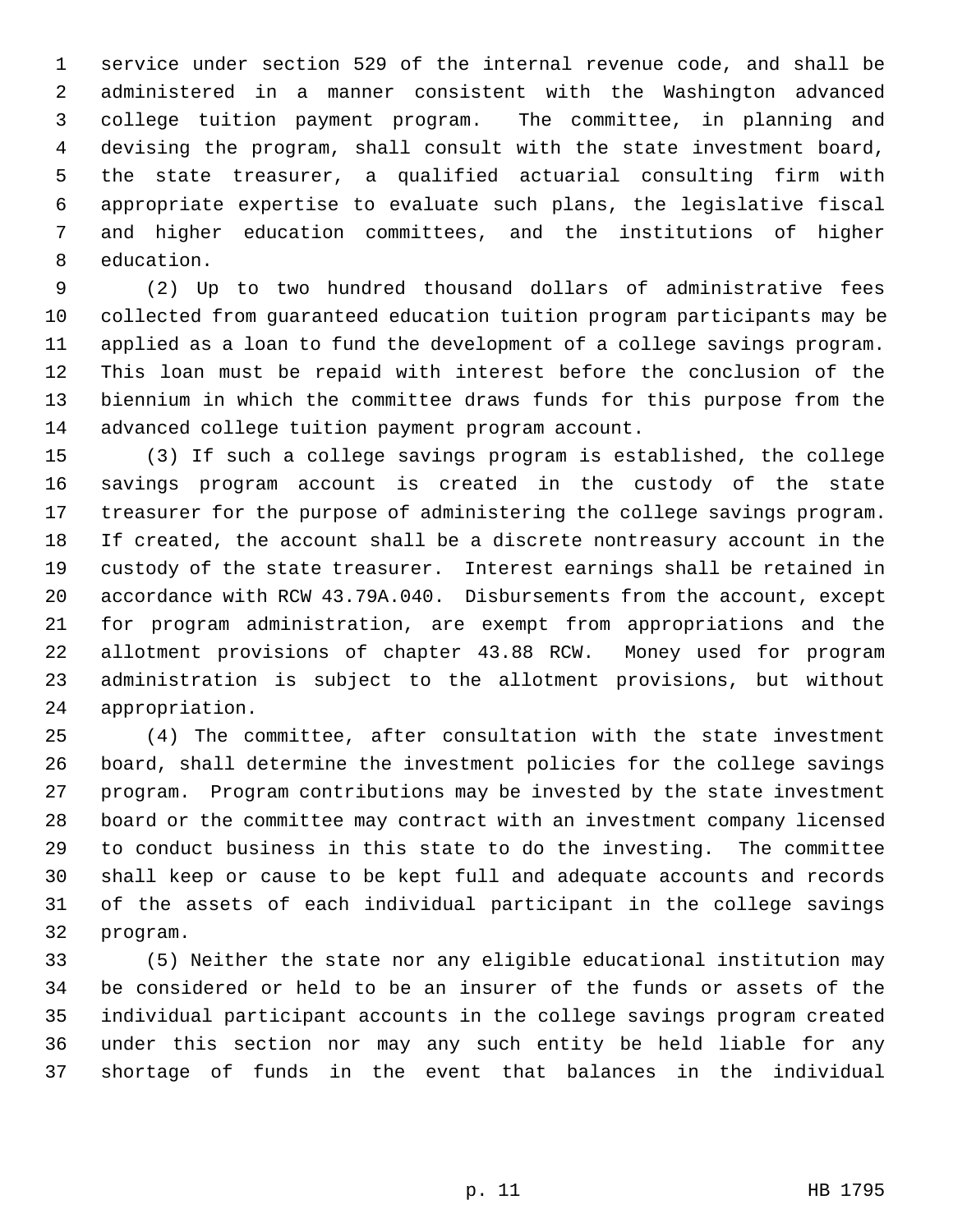1 participant accounts are insufficient to meet the educational expenses 2 of the institution chosen by the student for which the individual 3 participant account was intended.

 4 (6) The committee shall adopt rules to implement this section. 5 Such rules shall include but not be limited to administration, 6 investment management, promotion, and marketing; compliance with 7 internal revenue service standards; application procedures and fees; 8 start-up costs; phasing in the savings program and withdrawals 9 therefrom; deterrents to early withdrawals and provisions for hardship 10 withdrawals; and reenrollment in the savings program after withdrawal.

11 (7) The committee may, at its discretion, determine to cease 12 operation of the college savings program if it determines the 13 continuation is not in the best interest of the state. The committee 14 shall adopt rules to implement this section addressing the orderly 15 distribution of assets.

 (8) The committee shall review tuition levels in relation to 17 savings to ensure the program remains viable for students and their families. The committee shall report back to the legislature by November 1, 2011, on recommendations for establishing a second phase of the guaranteed education tuition program.

21 NEW SECTION. **Sec. 7.** A new section is added to chapter 28B.10 RCW 22 to read as follows:

23 Each four-year institution of higher education must develop 24 specific action plans to reach the goals under RCW 28B.76.270 and goals 25 to improve cost-effectiveness and efficiency. The individual 26 institutions must develop their campus goals recognizing the role of 27 their campus as part of the system of public higher education. The 28 plan and the results must be reported biennially to the governor, the 29 legislature, and the higher education coordinating board. Institutions 30 must report on innovations used to reach the targets, which may include 31 but not limited to:

32 (1) The innovative use of technology in instruction, particularly 33 for large introductory courses;

34 (2) Increasing administrative efficiencies among the institutions 35 and campuses;

36 (3) Eliminating underused majors and courses;

37 (4) Creating three-year bachelor degree programs;